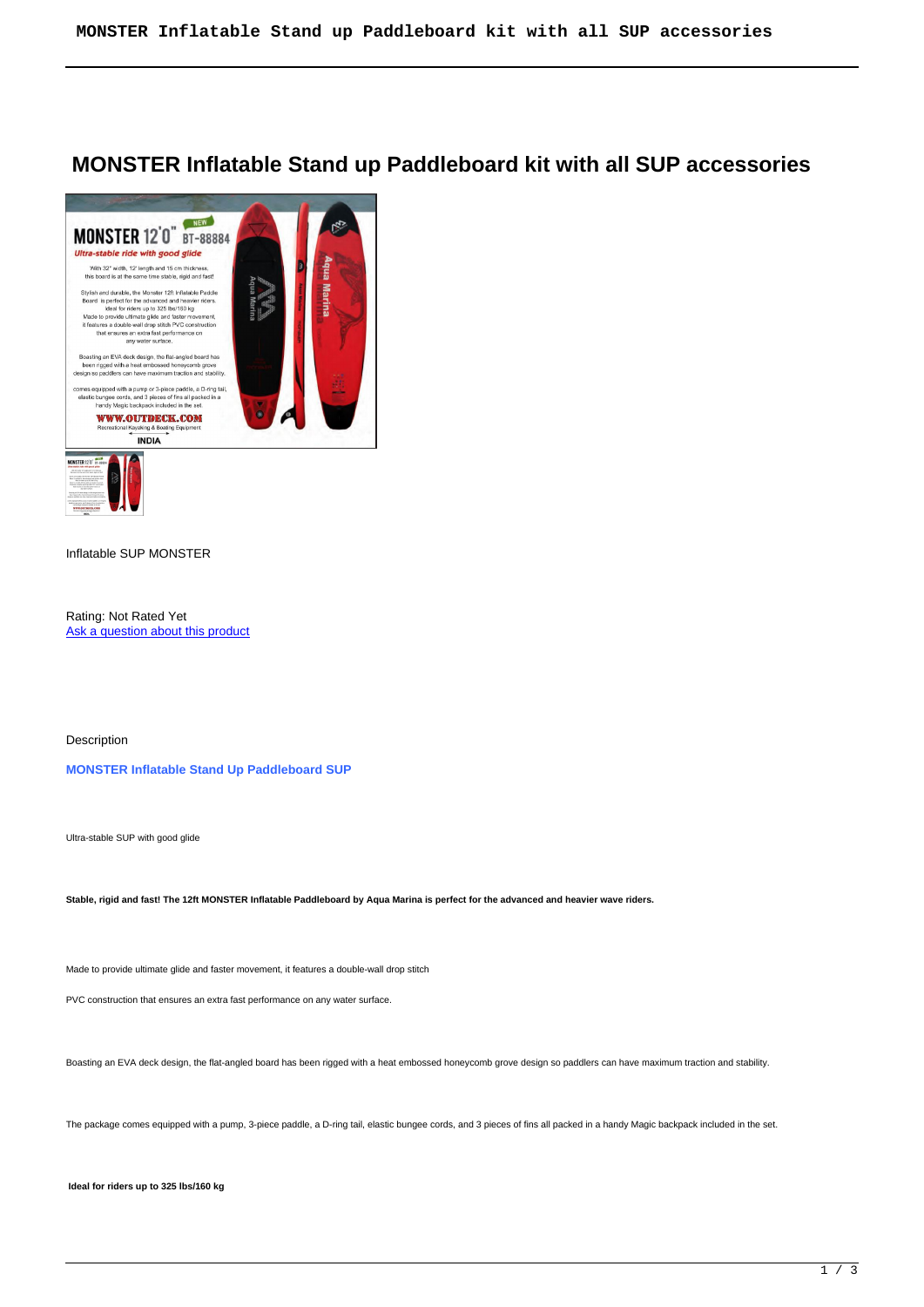### **Specifications**

Size: 12? × 32? (365cm x 82cm)

Thickness: 6" (15cm)

Air Chambers: 1

Net Weight: 10.8kg (23.8lbs)

Max Payload: 160kg (352lbs)

Volume: 347 Litres

### **Features**

- Durable 6"(15cm) duouble-wall drop stitch core material for extreme stiffness
- Top and bottom high tensile rail bands along the outline creates stiffening system
- EVA Deck: Honeycomb groove, heat embossed, maximum traction and durability
- Stainless steel D-ring on tail for safety leash
- Elastic bungee cords for cargo
- Optimum air pressure in all conditions, up to 15psi

## **MONSTER ISUP Kit includes:**

- 1 X Aqua Marina MONSTER inflatable SUP board
- 1 X MAGIC Backpack
- 1 X 23.5" High Pressure Hand Pump. Up to 20 psi.
- 1X Maintenance kit
- 1 X 3P Split SUP paddle
- 1 X SUP leash

**Delivered anywhere in India via DTDC courier service.**

YouTube video:

**Aqua Marine Monster SUP Review 12 foot SUP INFLATABLE Paddle board** 

<https://youtu.be/OzsQ7G6ws2A>